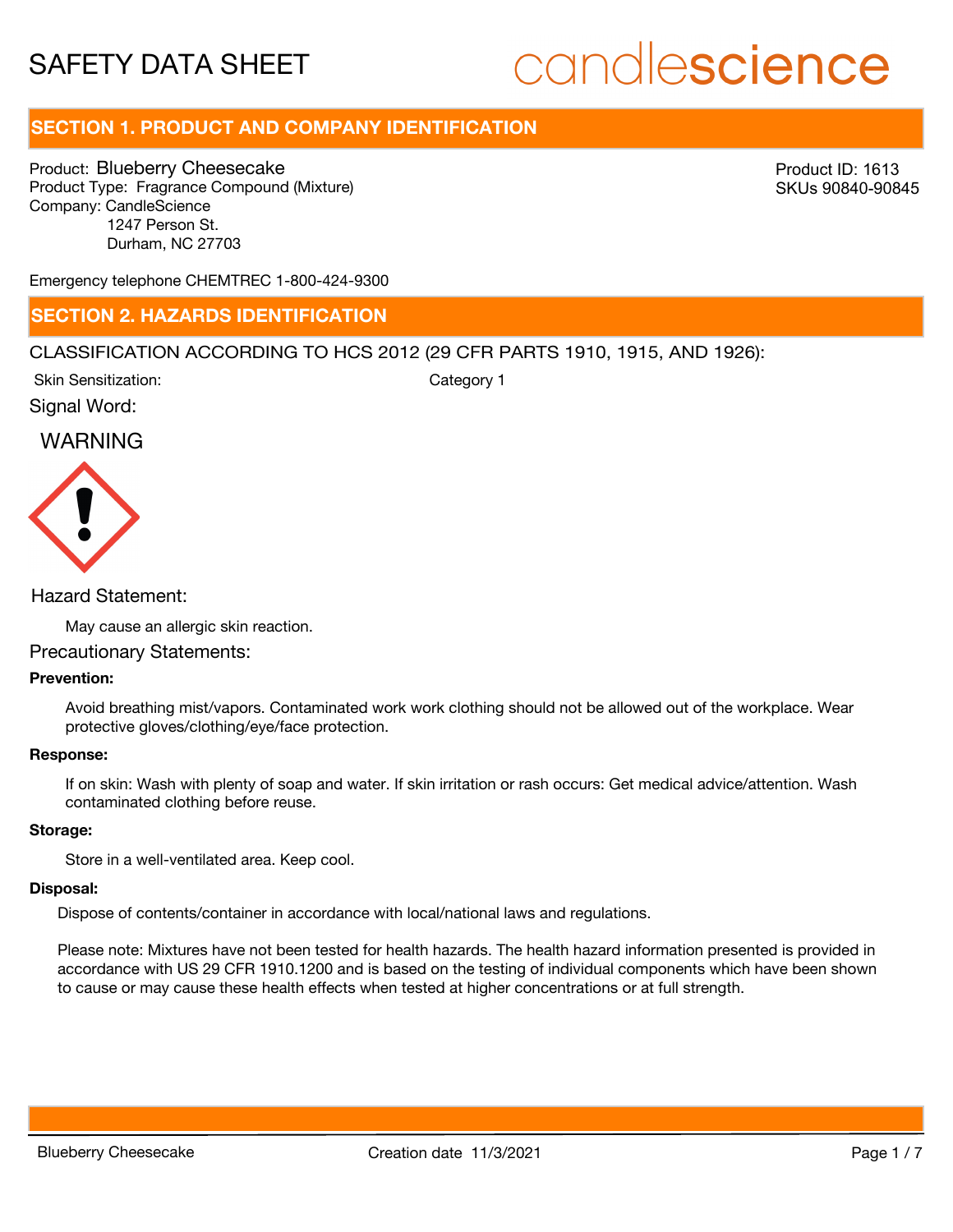# candlescience

# **SECTION 3. COMPOSITION/INFORMATION ON INGREDIENT**

| Hazardous components                 | CAS No.        | Weight %   |
|--------------------------------------|----------------|------------|
| Ethyl vanillin                       | 121-32-4       | $5 - 8$    |
| Vanillin                             | 121-33-5       | $5 - 8$    |
| Ethyl maltol                         | 4940-11-8      | $3 - 5$    |
| Linalool                             | 78-70-6        | $1 - 3$    |
| Butanoic Acid, 3-Methl-, Ethyl Ester | 108-64-5       | $1 - 3$    |
| Cinnamaldehyde                       | 104-55-2       | $1 - 3$    |
| Eugenol                              | $97 - 53 - 0$  | $1 - 3$    |
| Benzyl benzoate                      | $120 - 51 - 4$ | $\le$ <1   |
| Acetyl propionyl                     | 600-14-6       | $\le$ <1   |
| (E)-beta-damascone                   | 23726-91-2     | $\leq 0.5$ |
| Piperonal                            | 120-57-0       | $\leq 0.5$ |

# **SECTION 4. FIRST AID MEASURES**

# Inhalation:

In the event of exposure to vapors, immediately remove from the area to a fresh air environment. Individuals showing evidence of inhalation exposure should be taken to an uncontaminated area. Obtain medical advice immediately.

## Skin contact:

Remove contaminated clothes. Wash skin with large volumes of water. If irritation persists, or any sign of tissue damage is apparent, obtain medical advice immediately.

## Eye contact:

In the event of contact with the eyes, irrigate with water for at least 15 minutes; obtain medical advice if irritation persists.

#### Ingestion:

In the event of accidental ingestion, rinse mouth with water. Give up to one tumbler (half pint) of milk or water. Obtain medical advise immediately. Do not induce vomiting.

# Most important symptoms:

N/A

Indication of immediate medical attention:

Treat symptomatically.

# General information:

As in all cases of potential poisoning, obtain medical advice immediately.

# **SECTION 5. FIREFIGHTING MEASURES**

# Suitable extinguishing media:

Foam, carbon dioxide, or dry chemical.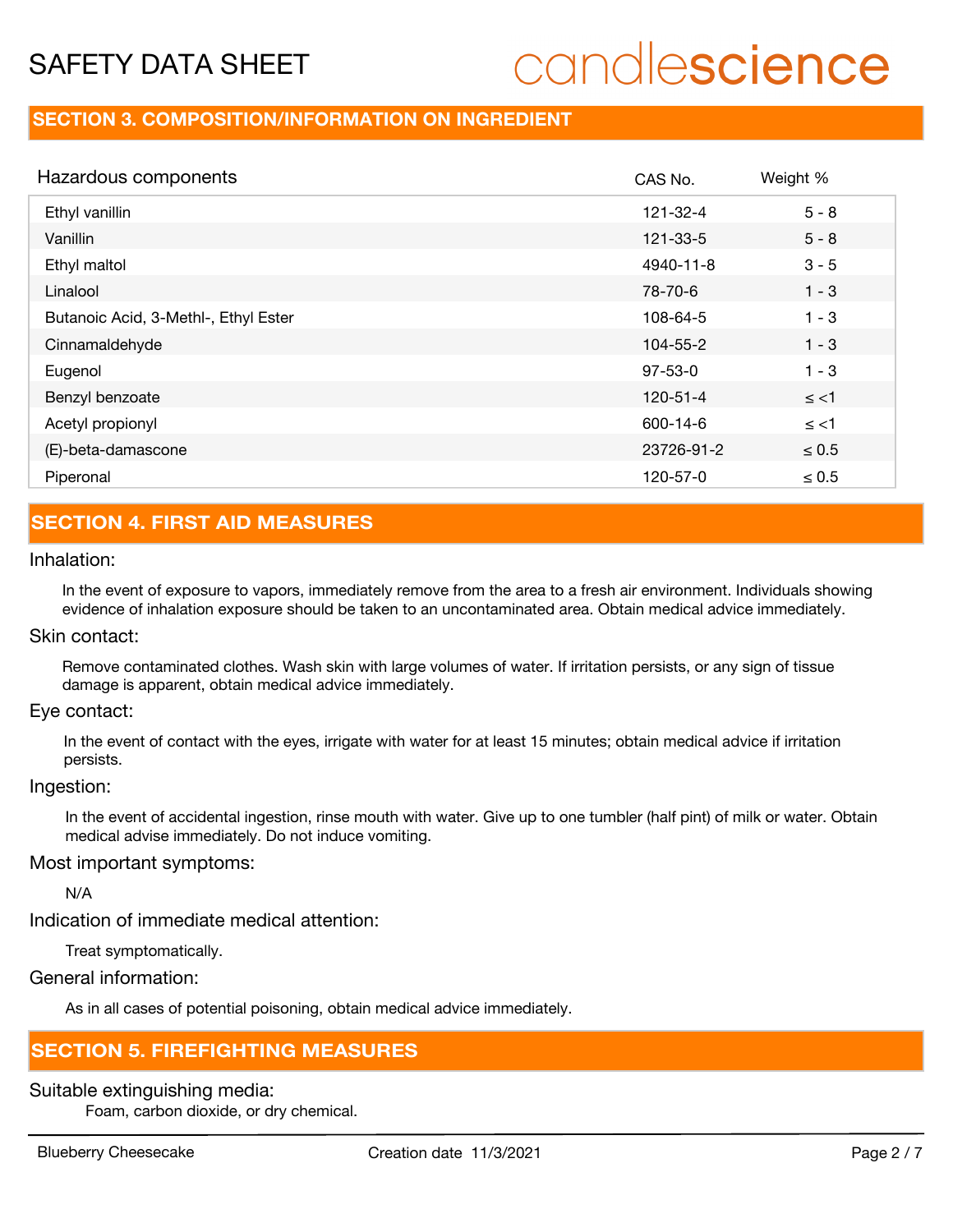# candlescience

# Unsuitable extinguishing media:

Avoid use of water in extinguishing fires.

# Specific hazards:

During fire, gases hazardous to health may be formed. Do not allow run-off from fire fighting to enter drains or water courses.

Special fire fighting procedures:

Wear self-contained breathing apparatus for firefighting. Move containers from fire area if it can be done safely. Use water spray jet to protect personnel and to cool endangered containers.

# **SECTION 6. ACCIDENTAL RELEASE MEASURES**

# Personal precautions, protective equipment and emergency procedures:

Evacuate personnel to safe areas. Remove all sources of ignition. Ensure adequate ventilation. Keep people away from and upwind of spill/leak. Wear appropriate protective equipment and clothing during clean-up.

# Environmental precautions:

Do not allow to enter into soil/subsoil. Do not allow to enter into surface water or drains. Dispose of in accordance with local regulations. Local authorities should be advised if significant spillage cannot be contained.

# Methods and materials for containment and cleaning up:

Soak up with inert absorbent material (e.g. sand, silica gel, vermiculite). Keep in suitable and closed containers for disposal. Clean contaminated floors and objects thoroughly while observing environmental regulations.

# **SECTION 7. HANDLING AND STORAGE**

Precautions for safe handling:

Avoid contact with skin and eyes. Avoid prolonged inhalation of vapors. Wash hands and other exposed areas with mild soap and water before eating, drinking or smoking and when leaving work. Handle in accordance with good industrial hygiene and safety practices.

# Conditions for safe storage, including any incompatibilities:

Store in tightly closed and upright container in a cool, dry, ventilated area. Store away from light, heat, and sources of ianition.

# **SECTION 8. EXPOSURE CONTROLS/PERSONAL PROTECTION**

### Exposure Guidelines:

US WEEL: Vanillin (CAS 121-33-5) TWA 10 mg/m<sup>3</sup>

# Appropriate Engineering Controls:

# **Ventilation:**

Use engineering controls to maintain airborne levels below exposure limit requirements or guidelines. If there are no applicable exposure limit requirements or guidelines, use only with adequate ventilation. Local exhaust ventilation may be necessary for some operations.

# Personal Protective Equipment:

# **Eye protection:**

Ensure that eyewash stations and safety showers are close to the workstation location. Chemical resistant goggles must be worn.

#### **Hand protection:**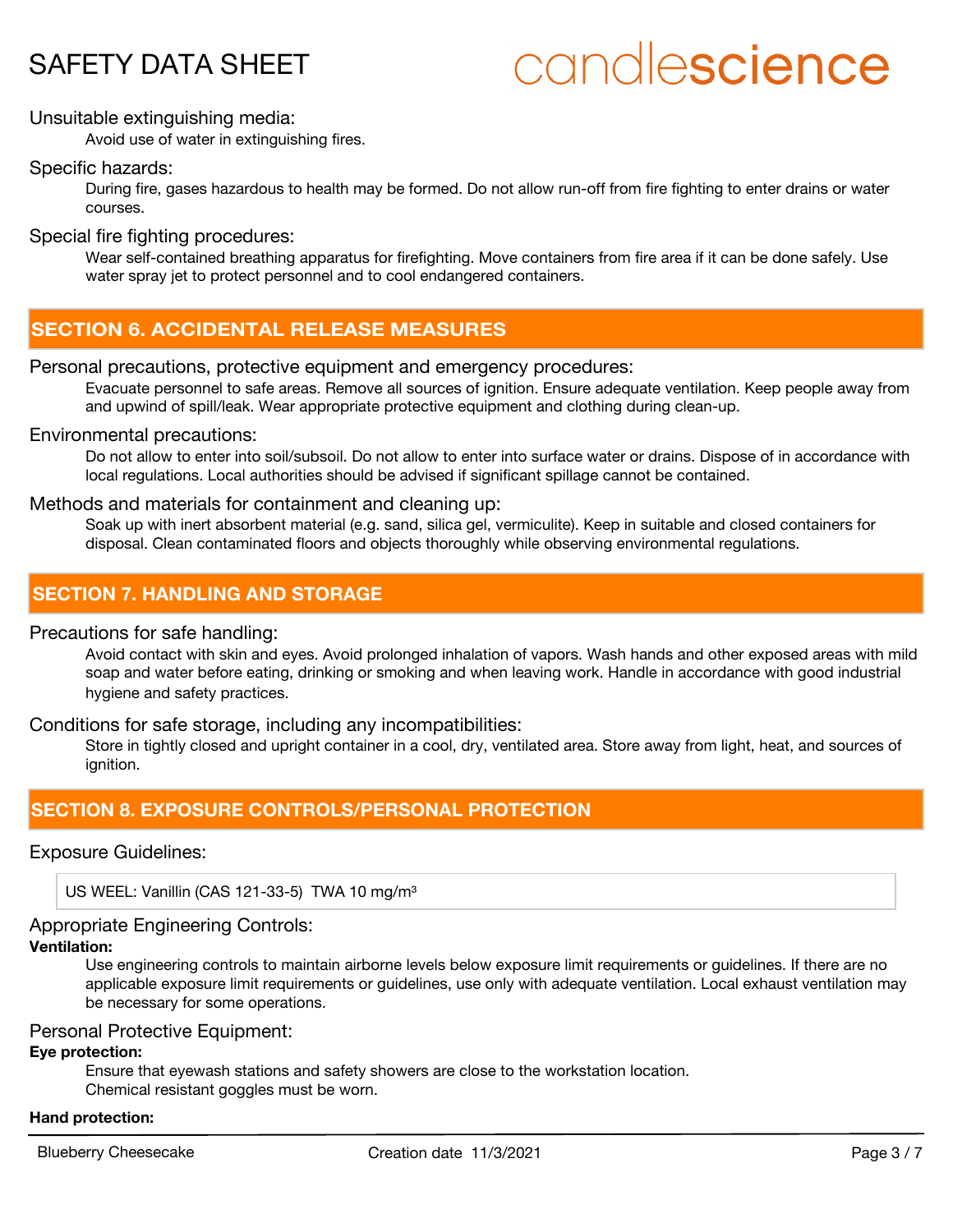

# candlescience

Wear chemical resistant gloves suitable for this material as determined by a hazard assessment. Gloves should be discarded and replaced if there is any indication of degradation or chemical breakthrough.

#### **Skin and body protection:**

Wear protective clothing suitable for this material as determined by a hazard assessment.

#### **Respiratory protection:**

Respiratory protection should be worn when workplace exposures exceed exposure limit requirements or guidelines. If there are no applicable exposure limits or guidelines, use an approved respirator where there is a potential for adverse effects, including but not limited to respiratory irritation or odor, where indicated or required by the exposure assessment. Selection of air-purifying or positive-pressure supplied air will depend on the results of the exposure assessment which includes an evaluation of the specific operations and the actual or potential airborne concentrations. The type of cartridge or filter to be used must be selected and approved for the chemical, class, or classes of chemicals likely to be encountered in the workplace. For emergency conditions, use an approved positive-pressure self-contained breathing apparatus.

#### **General hygiene considerations:**

Handle in accordance with good industrial hygiene and safety practice. Remove contaminated clothing and protective equipment before entering eating areas. Wash hands before breaks and immediately after handling the product.

# **SECTION 9. PHYSICAL AND CHEMICAL PROPERTIES**

| Appearance:                                   | Liquid                |  |
|-----------------------------------------------|-----------------------|--|
| Color:                                        | Pale yellow to yellow |  |
| Odor:                                         | Characteristic        |  |
| Odor threshold:                               | N/A                   |  |
| pH:                                           | N/A                   |  |
| Melting point:                                | N/A                   |  |
| Boiling point:                                | N/A                   |  |
| Flashpoint:                                   | 100 °C<br>212 °F      |  |
| Evaporation Rate (Butyl Acetate = 1): $N/A$   |                       |  |
| Flammability (solid, gas):                    | N/A                   |  |
| Upper lower flammability or explosive limits: | N/A                   |  |
| Vapor density (Air=1):                        | N/A                   |  |
| Vapor pressure:                               | 0.3                   |  |
| Specific gravity (H2O=1):                     | 0.901                 |  |
| Solubility in water:                          | N/A                   |  |
| Solubility in other solvents:                 | N/A                   |  |
| Partition coefficient: n-octanol/water:       | N/A                   |  |
| Auto-ignition temperature:                    | N/A                   |  |
| Decomposition temperature:                    | N/A                   |  |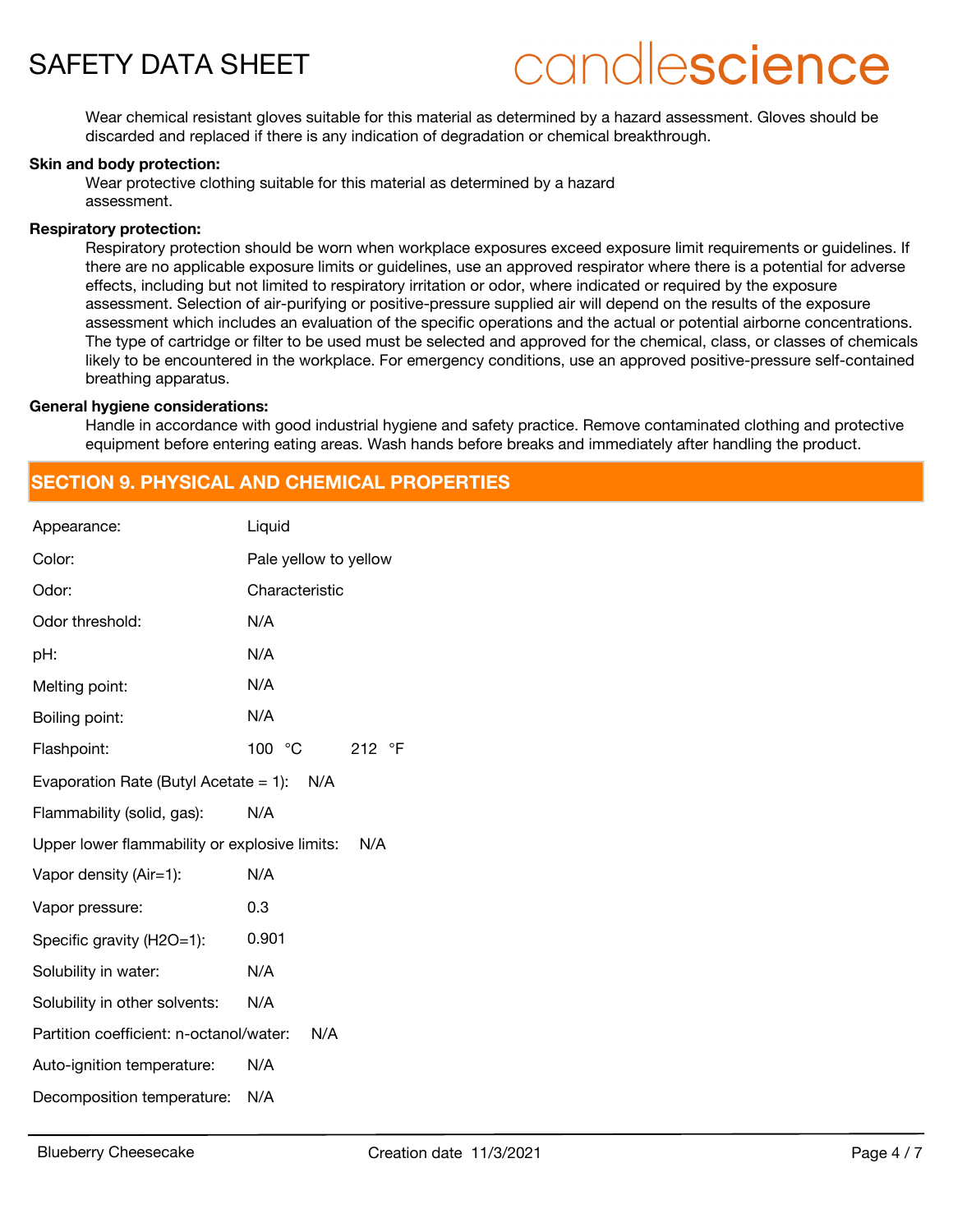# candlescience

| Kinematic viscosity:  | N/A           |
|-----------------------|---------------|
| Dynamic viscosity:    | N/A           |
| Explosive properties: | N/A           |
| Oxidizing properties: | N/A           |
| Refractive index:     | 1 452 - 1 458 |

# **SECTION 10. STABILITY AND REACTIVITY**

# **Chemical stability:**

The product is stable and non-reactive under normal conditions of use, storage and transport.

### **Possibility of hazardous reactions:**

Material is stable under normal conditions.

### **Conditions to avoid:**

Heat, flames and sparks. Temperature extremes and direct sunlight.

#### **Incompatible materials:**

Strong oxidizing agents. Strong acids. Strong Bases.

## **Hazardous decomposition products:**

No hazardous decomposition products are known.

# **SECTION 11. TOXICOLOGICAL INFORMATION**

### **Acute oral toxicity:**

>2000 mg/kg

# **Acute dermal toxicity:**

N/A

### **Acute inhalation toxicity:**

N/A

**Skin corrosion/irritation:**

N/A

### **Serious eye damage/eye irritation:**

May cause an allergic skin reaction

### **Respiratory or skin sensitization:**

N/A

# **Mutagenicity:**

N/A

### **Reproductive toxicity:**

N/A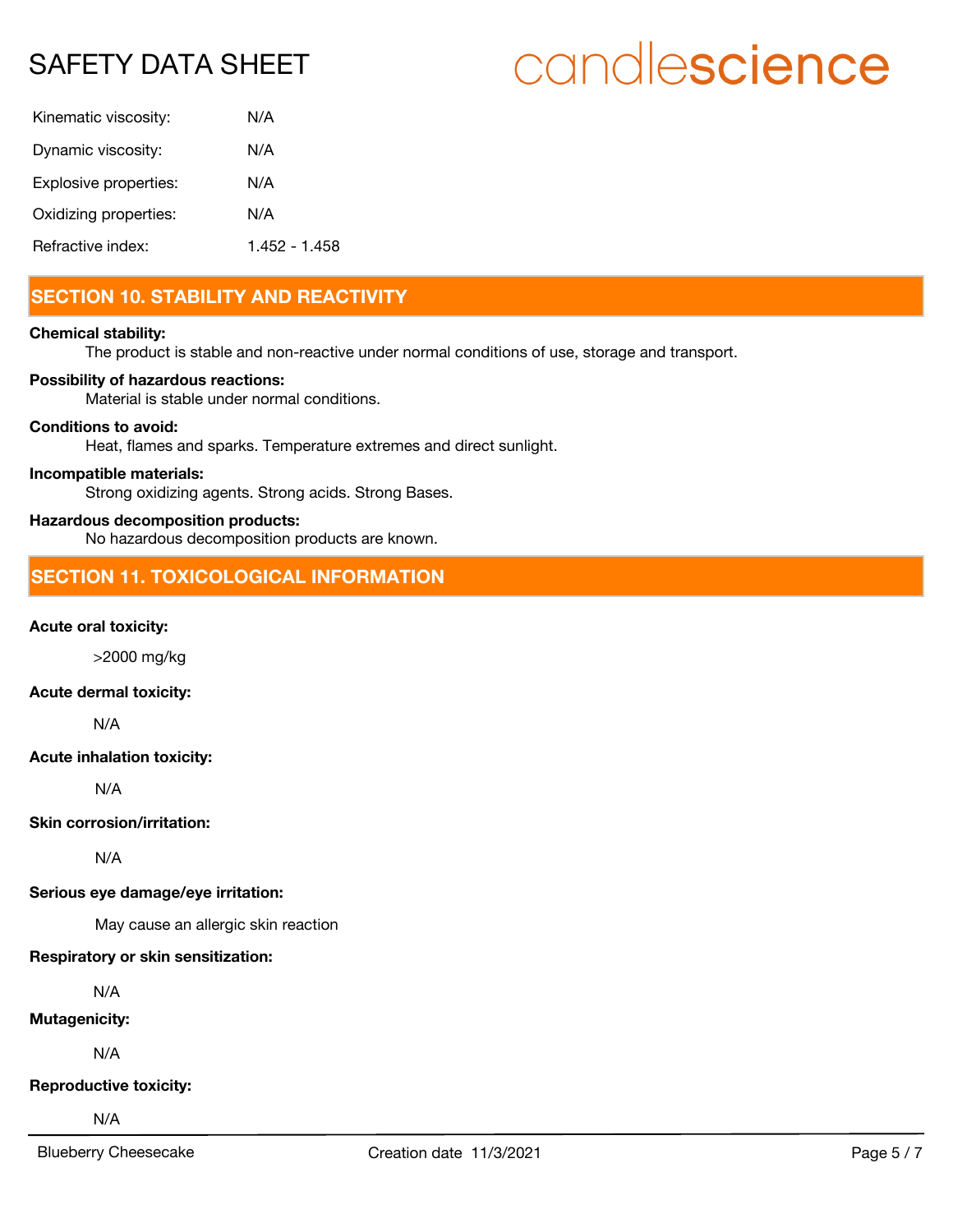# candlescience

# **Carcinogenicity:**

## N/A

Please note: Mixtures have not been tested for health hazards. The health hazard information presented is provided in accordance with US 29 CFR 1910.1200 and is based on the testing of individual components which have been shown to cause or may cause these health effects when tested at higher concentrations or at full strength.

# **SECTION 12. ECOLOGICAL INFORMATION**

# **Ecotoxicity:**

N/A

# **Persistence and Degradability:**

N/A

# **Bioaccumulation:**

N/A

# **Other Adverse Effects:**

N/A

# **SECTION 13. DISPOSAL CONSIDERATIONS**

### **Disposal instructions:**

Collect and reclaim or dispose in sealed containers at licensed waste disposal site. Do not allow this material to drain into sewers/water supplies. Do not contaminate ponds, waterways or ditches with chemical or used container. Dispose of contents/container in accordance with local/regional/national/international regulations.

### **Local disposal regulations:**

Dispose in accordance with all applicable regulations.

### **Hazardous waste code:**

The waste code should be assigned in discussion between the user, the producer and the waste disposal company.

### **Waste from residues/unused products:**

Dispose of in accordance with local regulations. Empty containers or liners may retain some product residues. This material and its container must be disposed of in a safe manner.

### **Contaminated packaging:**

Since emptied containers may retain product residue, follow label warnings even after container is emptied. Empty containers should be taken to an approved waste handling site for recycling or disposal.

| <b>SECTION 14. TRANSPORT INFORMATION</b> |  |  |  |
|------------------------------------------|--|--|--|
| N/A                                      |  |  |  |
| Not regulated as dangerous goods.        |  |  |  |
| N/A                                      |  |  |  |
| N/A                                      |  |  |  |
| N/A                                      |  |  |  |
| N/A                                      |  |  |  |
|                                          |  |  |  |